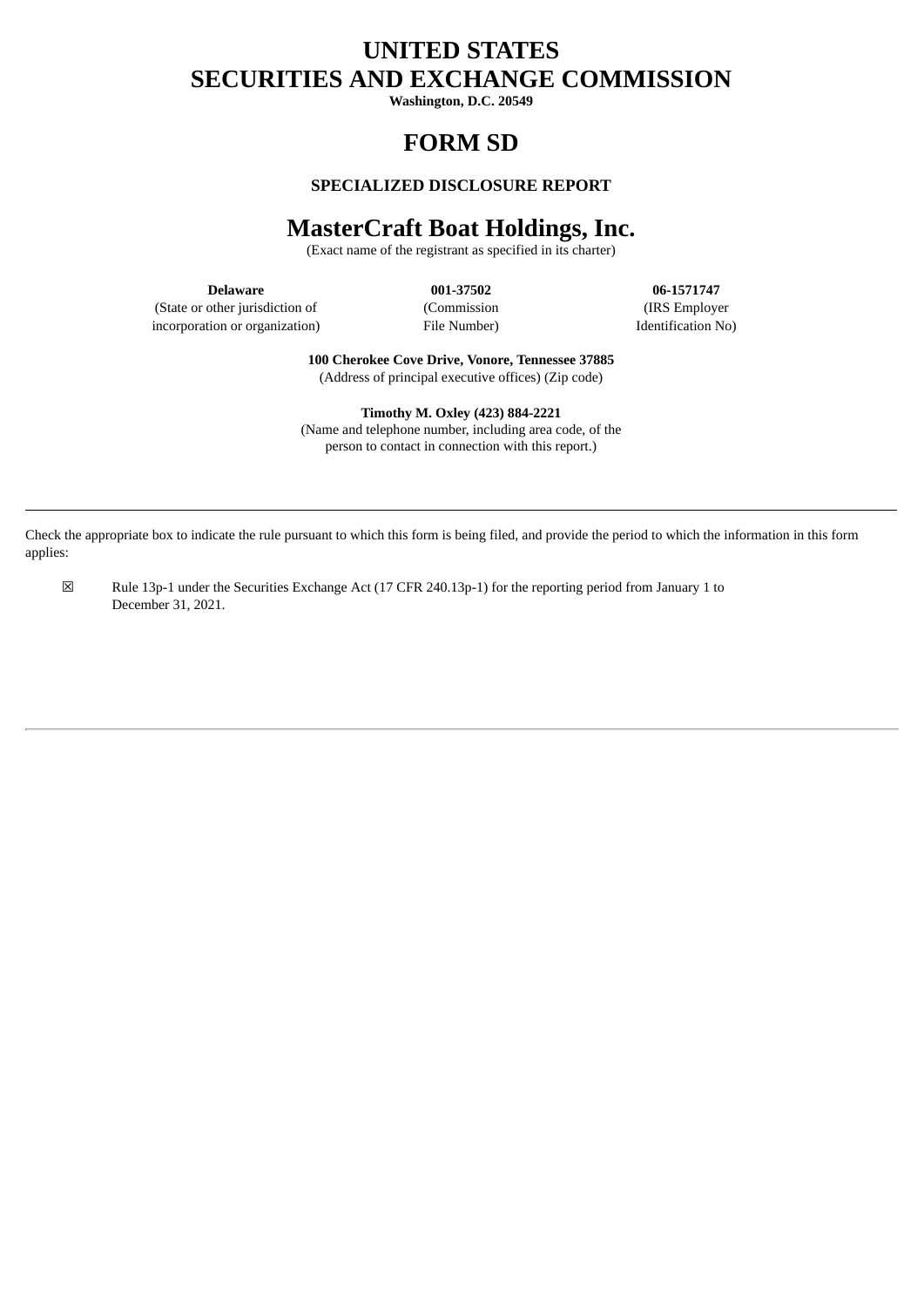#### **Section 1 — Conflict Minerals Disclosure**

#### **Item 1.01 Conflict Minerals Disclosure and Report**

#### **Company Overview**

MasterCraft Boat Holdings, Inc. (the "Company", "we" or "our") is the parent entity of MasterCraft Boat Company, LLC, Crest Marine, LLC, Nautic Star, LLC, and Aviara Boats, LLC. We are a leading designer, manufacturer, and marketer of recreational powerboats. Our boats are used for water skiing, wakeboarding and wake surfing, fishing, as well as general recreational boating. As a leader in recreational marine, we strive to deliver the best on-water experience through innovative, high-quality products with a relentless focus on the consumer.

#### **Summary**

Based on the Company's reasonable country of origin inquiry ("RCOI") and the procedures described in this Form SD, the Company has determined that, with respect to the majority of products subject to inquiry by Rule 13p1 for the period from January 1, 2021 to December 31, 2021 (the "Reporting Period"), the Company has no reason to believe these products contain Conflict Minerals (as defined in Rule 13p1) that may have originated in the Democratic Republic of Congo or an adjoining country (collectively, the "Covered Countries").

With respect to a minority of products subject to inquiry by Rule 13p1 for the Reporting Period, there is reason to believe that Conflict Minerals contained in those certain products may have originated in the Covered Countries.

#### **Reasonable Country of Origin Inquiry (RCOI)**

For products manufactured or contracted to manufacture that were completed during the Reporting Period (the "Completed Products"), the Company evaluated those products to determine if Conflict Minerals may have been present and potentially necessary to the production or functionality of the Completed Products. Following this evaluation, the Company then engaged in a RCOI by identifying, through a risk-based approach, those suppliers that were likely to provide products containing Conflict Minerals during the year ended December 31, 2021. The Company then contacted each identified supplier to ascertain whether Conflict Minerals were used in the supplier's products as provided to the Company. In aggregate, the Company reviewed over 210 supplier responses during the Reporting Period.

Supplier responses can be grouped into five main categories:

- (1) The supplier represented that its products did not contain Conflict Minerals from the Covered Countries.
- (2) The supplier represented that it had not completed its own diligence about its products in order to be able to certify to the Company whether the supplier's products contain Conflict Minerals from the Covered Countries.
- (3) The supplier represented that it had completed its diligence but was unable to determine whether its products contain Conflict Minerals from the Covered Countries.
- (4) The supplier represented that its products contained Conflict Minerals that did or may have originated in the Covered Countries.
- (5) The supplier provided no response to the inquiry.

The Company evaluated each response to provide a level of assurance as to the response's validity. For nonresponsive suppliers, the Company conducted additional outreach (including mailings or telephone contact).

2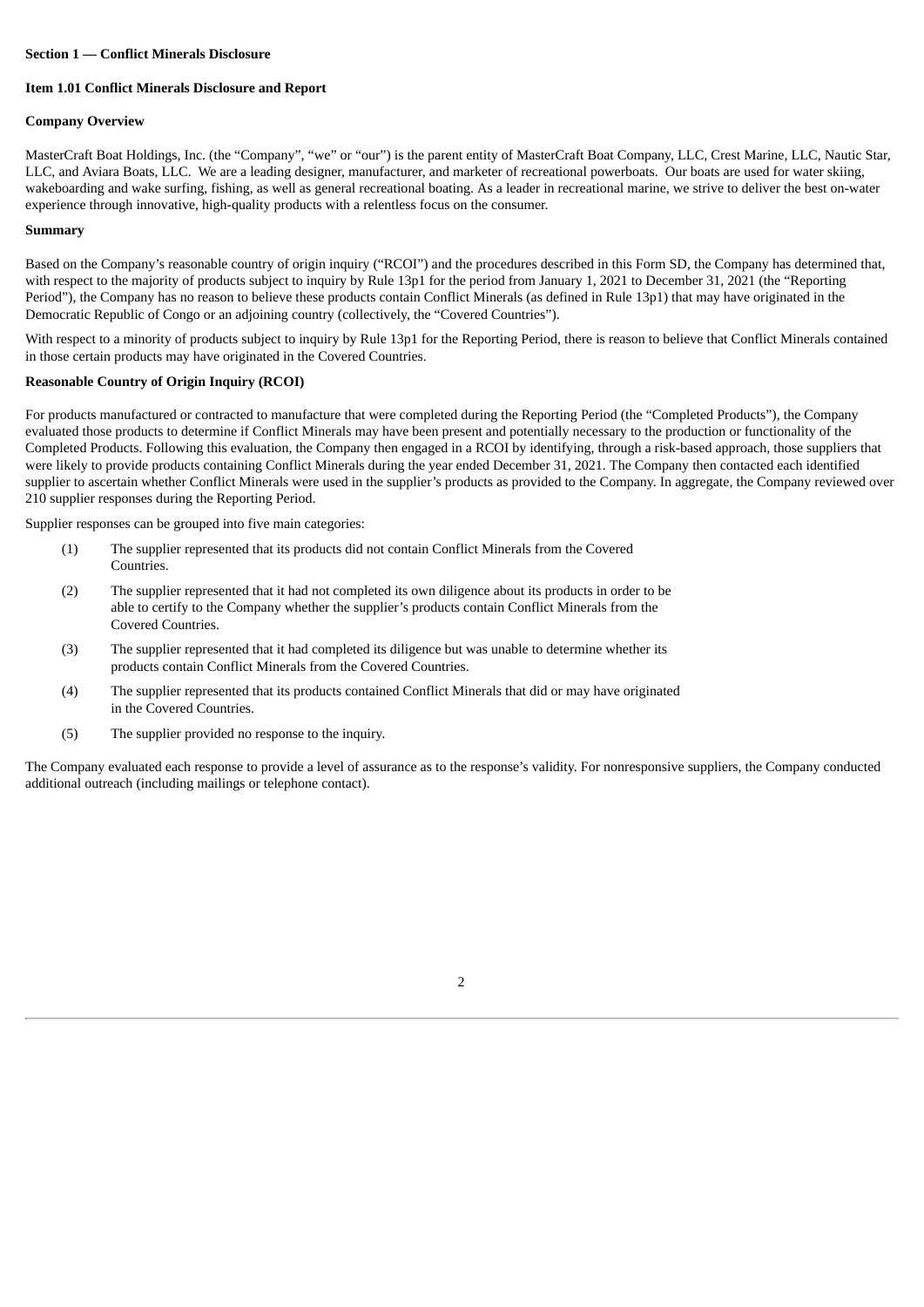#### **Determination**

Following the RCOI, the Company concluded that, for the majority of products subject to inquiry during the Reporting Period, it has no reason to believe that any necessary Conflict Minerals in certain Completed Products may have originated in a Covered Country.

Following the RCOI, the Company determined that it did have reason to believe that a limited amount of necessary Conflict Minerals in some Completed Products may have originated in a Covered Country.

Pursuant to the Public Statement issued by the Division of Corporate Finance of the Securities and Exchange Commission on April 7, 2017, the Company has provided the disclosure required under the provisions of paragraphs (a) and (b) of Item 1.01 of Form SD for its Completed Products subject to inquiry during the Reporting Period, and has chosen not to file, as an exhibit to this Form SD, the Conflict Minerals Report otherwise required by Item 1.01(c).

This Form SD is available in the investor relations section of our website, which is located at http://www.mastercraft.com/.

#### **Additional Information**

Any references to the Company's website in this Form SD and available on such website are for convenience only, and the contents of that site are not incorporated by reference into, and are not otherwise a part of, this Form SD.

This Form SD contains statements that are forward looking, as that term is defined by the Private Securities Litigation Reform Act of 1995 or by the SEC in its rules, regulations and releases. Forward-looking statements also include any statement that is not based on historical fact, including statements containing the words "believes," "may," "plans," "will," "could," "should," "estimates," "continues," "anticipates," "intends," "expects" and similar expressions. The Company intends that such forward-looking statements be subject to the safe harbors created thereby. All forward-looking statements are based on current expectations regarding important risk factors and should not be regarded as a representation by the Company or any other person that the results expressed therein will be achieved. The Company assumes no obligation to revise or update any forward-looking statements for any reason, except as required by law. Important factors that could cause actual outcomes to differ materially from those contained in any forward-looking statement include those described in the Company's reports, including its Form 10-K for the year ended June 30, 2021, Quarterly Report for the quarter ended January 2, 2022, Quarterly Report for the quarter ended April 3, 2022, and other forms filed by the Company with the SEC.

**Item. 1.02 Exhibit**

**None**.

### 3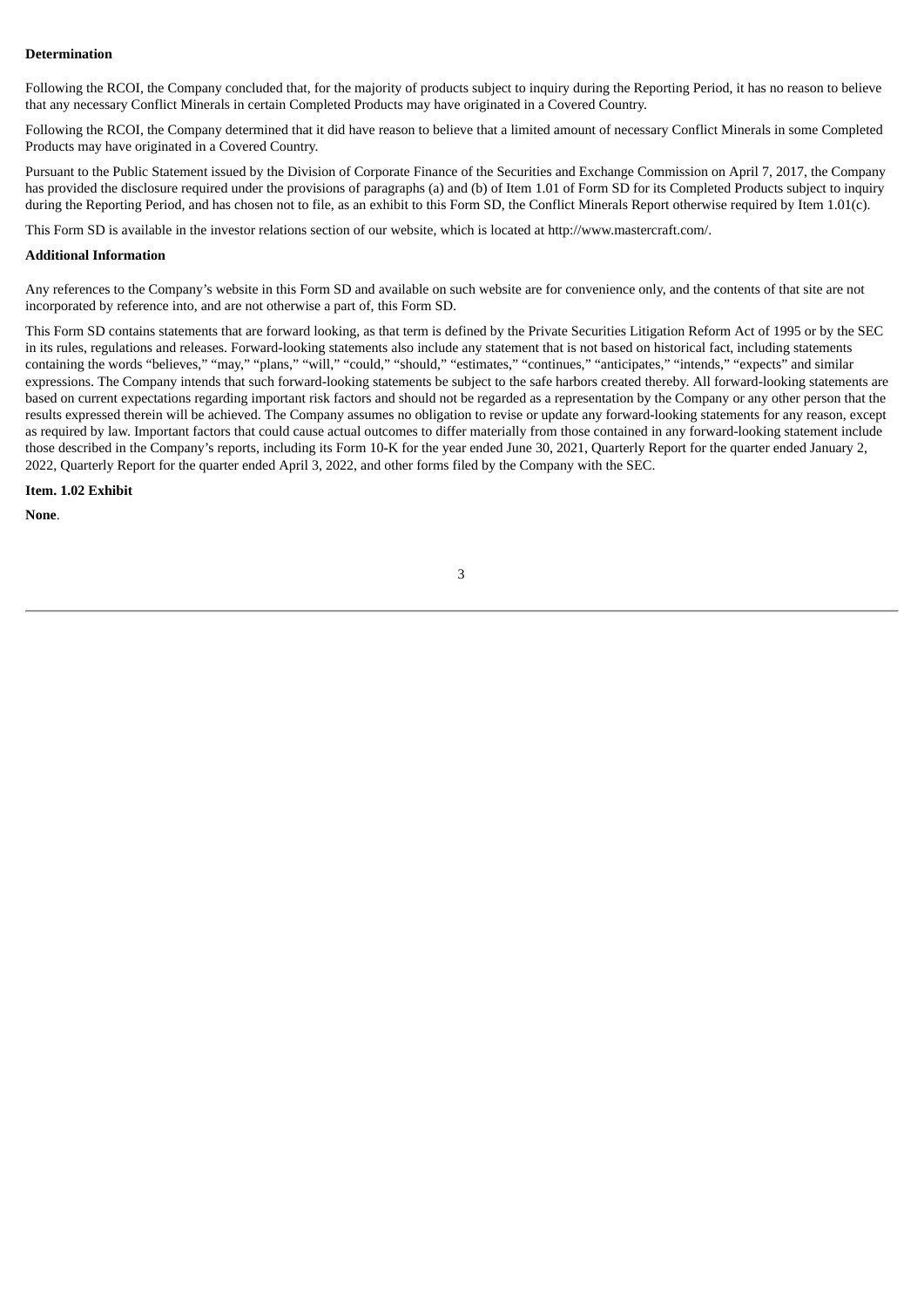Section 2 — Exhibits Item 2.01 Exhibits None.